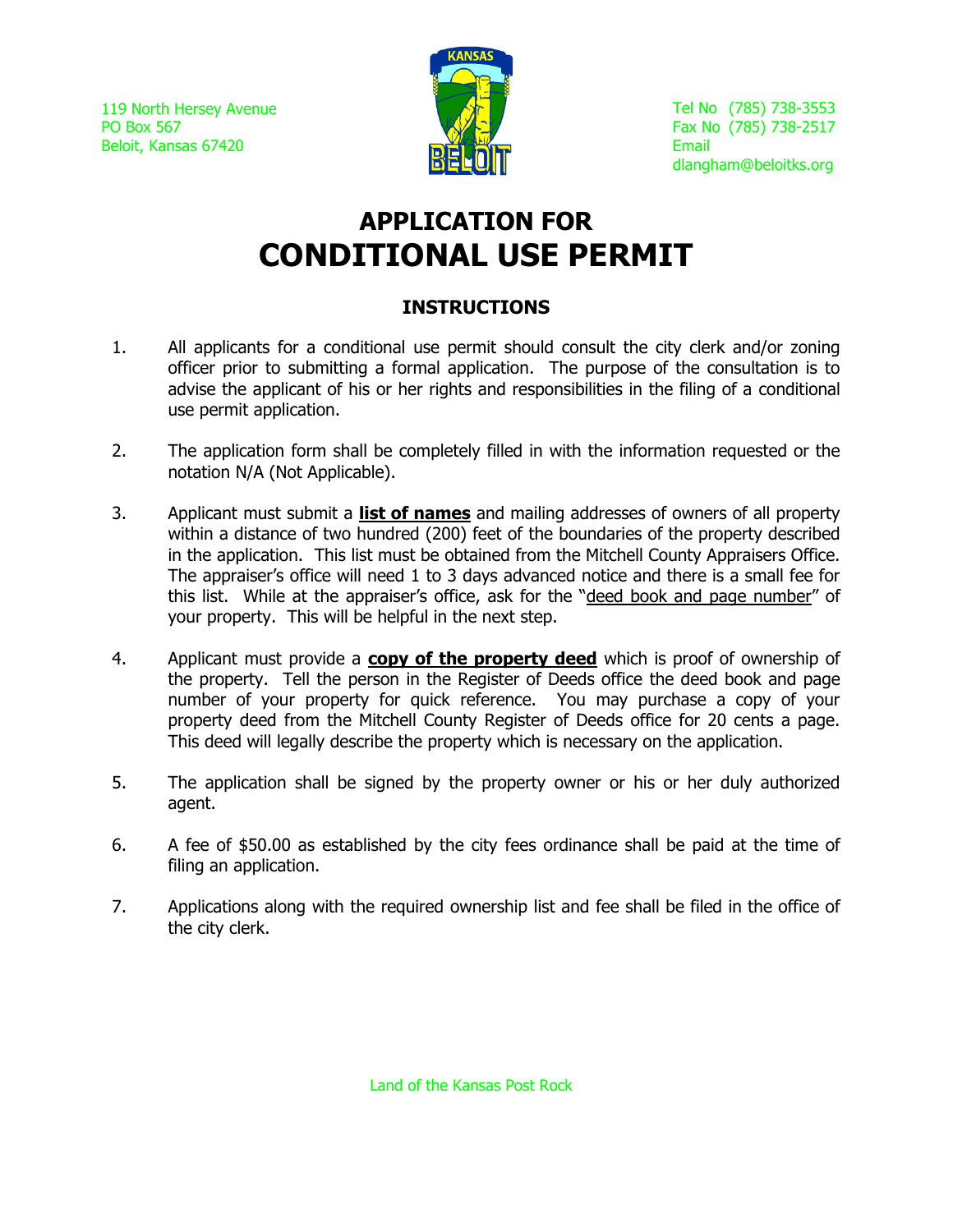## **APPLICATION FOR CONDITIONAL USE PERMIT**

This is an application for conditional use permit. The form must be completed and filed at the office of the city clerk in accordance with directions on the accompanying instruction sheet.

### **AN INCOMPLETE APPLICATION CANNOT BE ACCEPTED**.

1. Name of applicant or applicants (owner(s) and/or their agent or agents). All owners of all property effected by the conditional use permit must be listed in this form.

| Applicant/Owner experience and the state of the state of the state of the state of the state of the state of the state of the state of the state of the state of the state of the state of the state of the state of the state |                                                                                                          |
|--------------------------------------------------------------------------------------------------------------------------------------------------------------------------------------------------------------------------------|----------------------------------------------------------------------------------------------------------|
|                                                                                                                                                                                                                                |                                                                                                          |
|                                                                                                                                                                                                                                |                                                                                                          |
|                                                                                                                                                                                                                                |                                                                                                          |
|                                                                                                                                                                                                                                |                                                                                                          |
|                                                                                                                                                                                                                                |                                                                                                          |
|                                                                                                                                                                                                                                |                                                                                                          |
|                                                                                                                                                                                                                                |                                                                                                          |
|                                                                                                                                                                                                                                |                                                                                                          |
|                                                                                                                                                                                                                                |                                                                                                          |
| 2.                                                                                                                                                                                                                             | The applicant(s) hereby request(s) a conditional use permit for property legally described as:           |
|                                                                                                                                                                                                                                |                                                                                                          |
|                                                                                                                                                                                                                                |                                                                                                          |
|                                                                                                                                                                                                                                |                                                                                                          |
|                                                                                                                                                                                                                                | Metes and bounds descriptions shall be provided in the space below or on an attached sheet if available. |
|                                                                                                                                                                                                                                |                                                                                                          |
| 3.                                                                                                                                                                                                                             | This property is located at (physical address) __________________________________                        |
|                                                                                                                                                                                                                                | The general location is (use appropriate section):                                                       |
|                                                                                                                                                                                                                                |                                                                                                          |
|                                                                                                                                                                                                                                |                                                                                                          |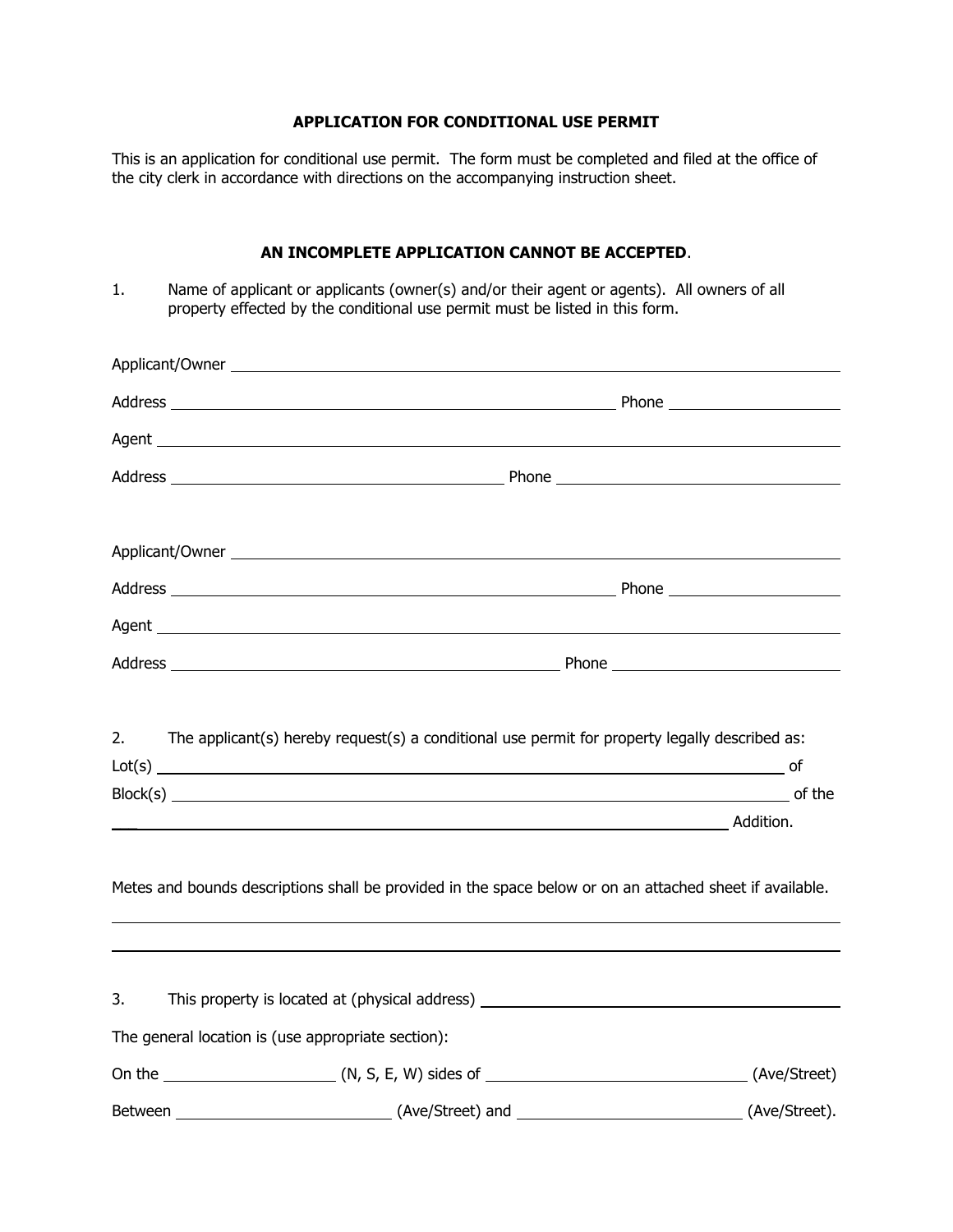4. I request this conditional use permit for the following reasons:

(a) The request is consistent with all applicable provisions of the comprehensive plan.

(b) The request shall not adversely affect adjacent property owners.

(c) The request is compatible with the existing or allowable uses of adjacent properties.

- (d) The request can demonstrate that adequate public facilities, including roads, drainage, potable water, and sanitary sewer, and police and fire protection exist or will exist to serve the requested use at the time such facilities are needed.
- (e) The request can demonstrate adequate provision for maintenance of the use and associated structures.
- (f) The request has minimized, to the degree possible, adverse effects on the natural environment.

(g) The request will not create undue traffic congestion.